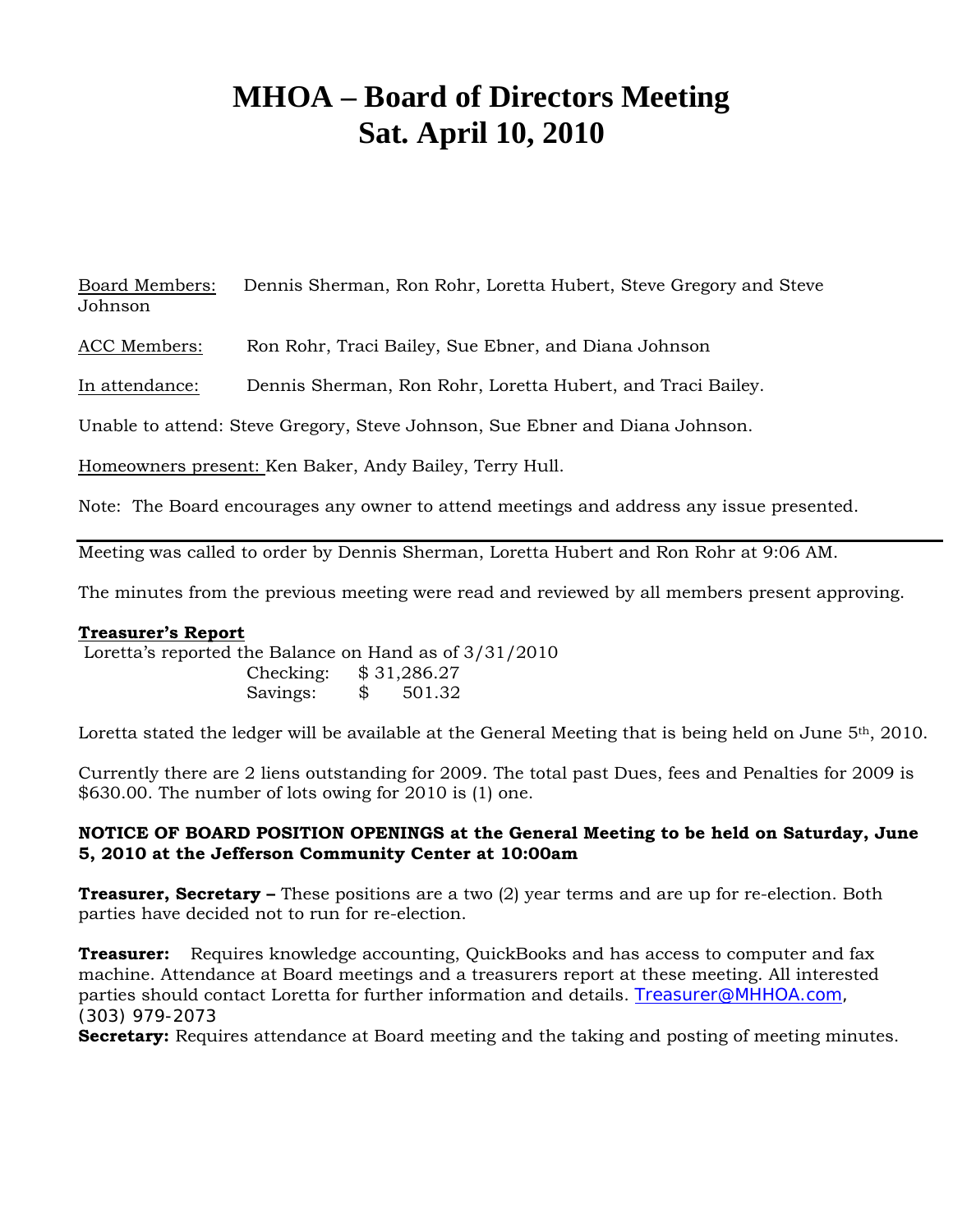## **Architectural Control Committee (ACC):**

The ACC since the last meeting in February had received not submissions.

There has been much discussion among the Board members and ACC regarding a homeowner's submission to review a siding that the homeowner would like to be used on a garage. This product is metal fabricated to look much like wood with texture and grain. Metal siding has been a much discussed topic on the hill and the Board and ACC feels that this topic is needs consideration by all homeowners of the hill. This has been undetermined for use thus far and will by a topic for review and discussion at the General Meeting on June 5, 2010.

#### **NOTICE OF Architectural Control Committee (ACC) POSITION OPENINGS at the General Meeting to be held on Saturday, June 5, 2010 at the Jefferson Community Center at 10:00am**

**2 ACC Positions will become available:** This position is a three (3) year term one of which is up reelection and has decided not to run for re-election. The 2nd is a resignation due to a property sale.

Requirement for this volunteer position consists of working as a committee to receive and review plans from homeowners of structures, changes to structures in accordance to with the MHOA covenants and bi-laws.

## **Roads, Pond, Burn Pit:**

**Roads:** It was stated that gravel is needed in some spots on the hill and that we plan to grade the roads 2 times and have the ditched pulled. Terry Hull stated that the snow plowing was good this winter. Terry also suggested that we talk with the people plowing and suggest they plow the roads in the morning vs at 1pm to assist our fulltime homeowners to make it easier for those who work more able to get out.

There are some boulders showing on the road which impede the grader and are hard on homeowner vehicles. Dennis and Steve J have put up orange stakes to indicate them. Dennis suggested that they may be jack hammered out. This will be proposed at the general meeting.

**Grader:** The Road grader has been relocated to the burn pit. The Board is looking into various options in which to permanently house the road grader. The most likely location is at the dump station at the North entrance. It would require building some type of structure to house the grader and power being brought to that location. Park County says we cannot build a structure without building a residence as these are residential lots. It would require a submission of plans and a county permit. The Board could apply for a special permit with the County and pay a one time non-refundable filing fee of \$525.00 for the review with no guarantee that the county will approve the plan.

Another suggestion was the pump house at Michigan Hill and Mt. Guyot but this cannot be utilized as it is open space and not accessible to power.

Terry suggested as alternate idea that we may want to talk with Carol Carrington as she may still be interested in swapping her 35 acres located near Mt. Guyot. Andy said he liked his current view. Further review is being done on this subject.

**Pond:** Fish for the pond have been ordered. We have also ordered additional grass carp to get the grass in the pond down. We many need access to stock the pond by the Homeowner next to the pond. The beavers have once again built a new, even bigger dam below the pond. The road to the pond is not ours, we have been granted access only. If we do not have access because of the beavers flooding the road will not have access to the pond. They are protected and cannot be trapped, relocated. The board will talk with Tony and Anschutes as well as the division of wildlife (DOW). It was indicated that they may need to be shot. This will go before the Homeowners at the General meeting on June 5th.